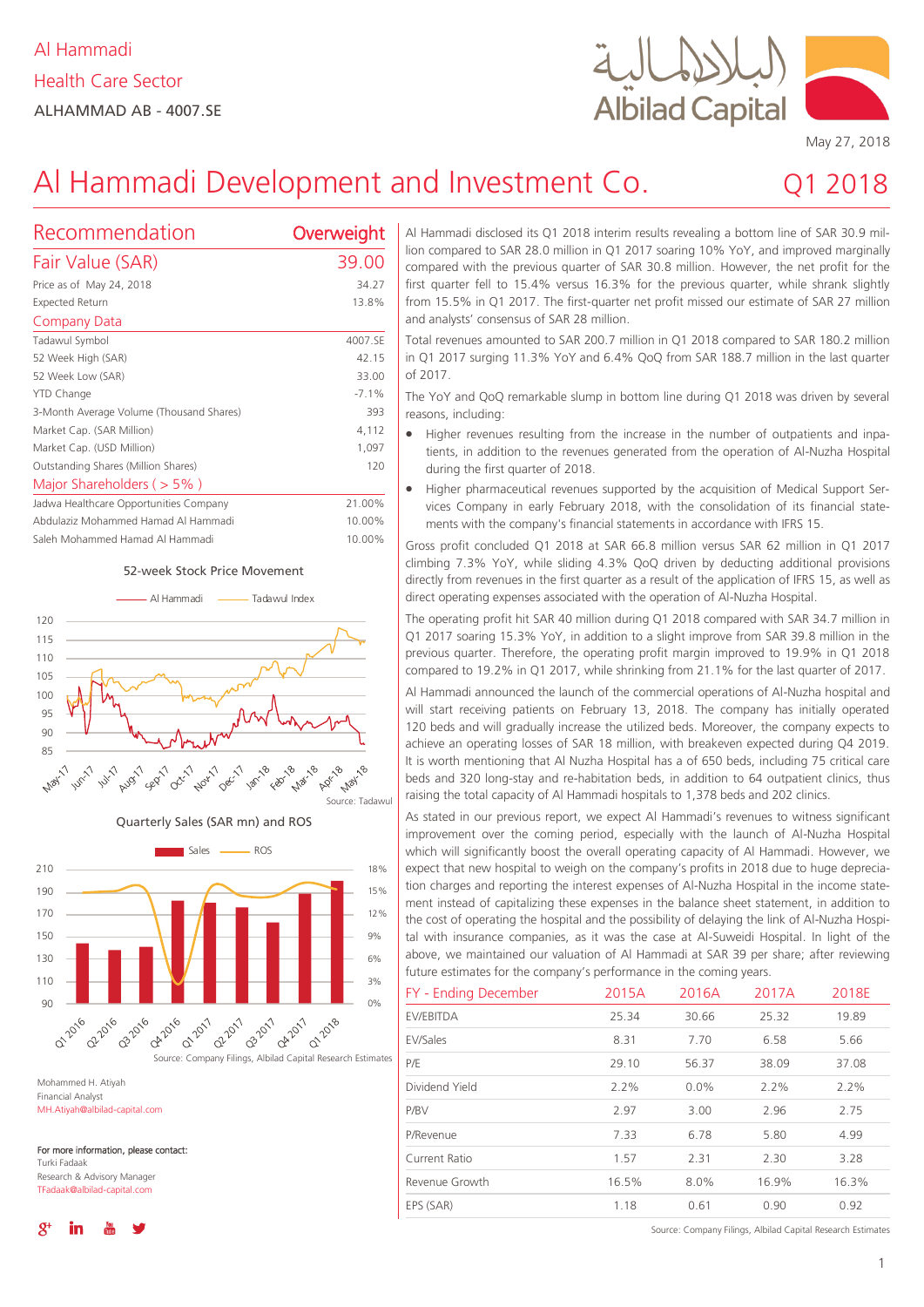# Al Hammadi

# Health Care Sector





May 27, 2018

| Income Statement (SAR mn)                          | 2014A   | 2015A                    | 2016A   | 2017A                    | 2018E   |
|----------------------------------------------------|---------|--------------------------|---------|--------------------------|---------|
| <b>Total Revenues</b>                              | 482.0   | 561.3                    | 606.2   | 708.6                    | 823.8   |
| COGS                                               | 261.7   | 290.3                    | 310.7   | 396.6                    | 478.7   |
| COGS/Sales                                         | 54.3%   | 51.7%                    | 51.3%   | 56.0%                    | 58.1%   |
| SG&A                                               | 55.7    | 67.7                     | 96.4    | 88.5                     | 107.6   |
| SG&A/Sales                                         | 11.5%   | 12.1%                    | 15.9%   | 12.5%                    | 13.1%   |
| Doubtful Debts Provisions                          | 19.7    | 19.1                     | 46.9    | 39.3                     | 3.0     |
| Other Revenues                                     |         | $\overline{\phantom{a}}$ | 4.2     | 11.4                     | 6.5     |
| <b>EBITDA</b>                                      | 144.9   | 184.2                    | 156.4   | 195.6                    | 241.1   |
| <b>EBITDA Margin</b>                               | 30.1%   | 32.8%                    | 25.8%   | 27.6%                    | 29.3%   |
| Depreciation and Amortization                      | 14.0    | 30.8                     | 53.4    | 53.0                     | 86.2    |
| EBIT                                               | 130.9   | 153.4                    | 103.0   | 142.6                    | 154.8   |
| <b>EBIT Margin</b>                                 | 27.2%   | 27.3%                    | 17.0%   | 20.1%                    | 18.8%   |
| Net Interest Income                                | (0.1)   | (6.2)                    | (19.0)  | (19.6)                   | (29.7)  |
| Others                                             | 3.3     | 3.2                      | $\sim$  | $\overline{\phantom{a}}$ | $\sim$  |
| Pre-Tax Income                                     | 134.1   | 150.3                    | 84.0    | 123.0                    | 125.1   |
| Tax and Zakat                                      | 5.2     | 9.0                      | 11.0    | 15.1                     | 14.2    |
| Net Income                                         | 128.9   | 141.3                    | 73.0    | 108.0                    | 110.9   |
| ROS                                                | 26.8%   | 25.2%                    | 12.0%   | 15.2%                    | 13.5%   |
|                                                    |         |                          |         |                          |         |
| <b>Balance Sheet (SAR mn)</b>                      | 2014A   | 2015A                    | 2016A   | 2017A                    | 2018E   |
| Cash and marketable securities                     | 543.7   | 88.9                     | 12.6    | 178.3                    | 186.5   |
| Accounts Receivables                               | 132.1   | 248.8                    | 430.5   | 252.4                    | 384.7   |
| Inventory                                          | 18.3    | 27.2                     | 32.1    | 29.7                     | 34.2    |
| Others                                             | 13.2    | 15.2                     | 16.8    | 45.1                     | 29.4    |
| <b>Total ST Assets</b>                             | 707.3   | 380.1                    | 491.9   | 505.6                    | 634.9   |
|                                                    |         |                          |         |                          |         |
| Net Fixed Assets and Projects Under Implementation | 1,390.0 | 1,555.7                  | 1,650.5 | 1,797.7                  | 1,778.9 |
| <b>Total LT Assets</b>                             | 1,390.0 | 1,555.7                  | 1,650.5 | 1,797.7                  | 1,778.9 |
| <b>Total Assets</b>                                | 2,097.2 | 1,935.8                  | 2,142.5 | 2,303.3                  | 2,413.8 |
|                                                    |         |                          |         |                          |         |
| Short Term Debt and CPLTD                          | 102.9   | 150.0                    | 114.9   | 44.0                     | 79.9    |
| Accounts Payable                                   | 30.1    | 36.4                     | 37.8    | 34.2                     | 39.0    |
| <b>Accrued Expenses</b>                            | 27.3    | 45.0                     | 47.7    | 39.5                     | 58.9    |
| Others                                             | 4.3     | 10.0                     | 12.7    | 102.4                    | 15.7    |
| <b>Total ST Liabilities</b>                        | 164.7   | 241.4                    | 213.0   | 220.1                    | 193.6   |
|                                                    |         |                          |         |                          |         |
| Total Long Term Debt                               | 593.8   | 275.7                    | 519.2   | 646.1                    | 660.2   |
| Other Noncurrent Liabilities                       | 19.0    | 32.6                     | 40.6    | 50.1                     | 62.0    |
| Equity                                             | 1,319.8 | 1,386.1                  | 1,369.6 | 1,387.1                  | 1,498.0 |
| <b>Total Liabilities and Equity</b>                | 2,097.2 | 1,935.8                  | 2,142.5 | 2,303.3                  | 2,413.8 |
|                                                    |         |                          |         |                          |         |
| Cash Flow (SAR mn)                                 | 2014A   | 2015A                    | 2016A   | 2017A                    | 2018E   |
| Operating Cash Flow                                | 155.8   | 72.2                     | (42.4)  | 310.1                    | 145.1   |
| Financing Cash Flow                                | 722.0   | (352.3)                  | 111.5   | 52.1                     | (69.6)  |
| Investing Cash Flow                                | (376.3) | (174.6)                  | (145.4) | (196.6)                  | (67.4)  |
| Change in Cash                                     | 501.5   | (454.8)                  | (76.3)  | 165.7                    | 8.1     |

Source: Company Filings, Albilad Capital Research Estimates

Presentation of financial statements may differ from the company's presentation. However, there is no impact on the final results.

\* The financial statements for the period 2016 - 2018 are presented according to IFRS.